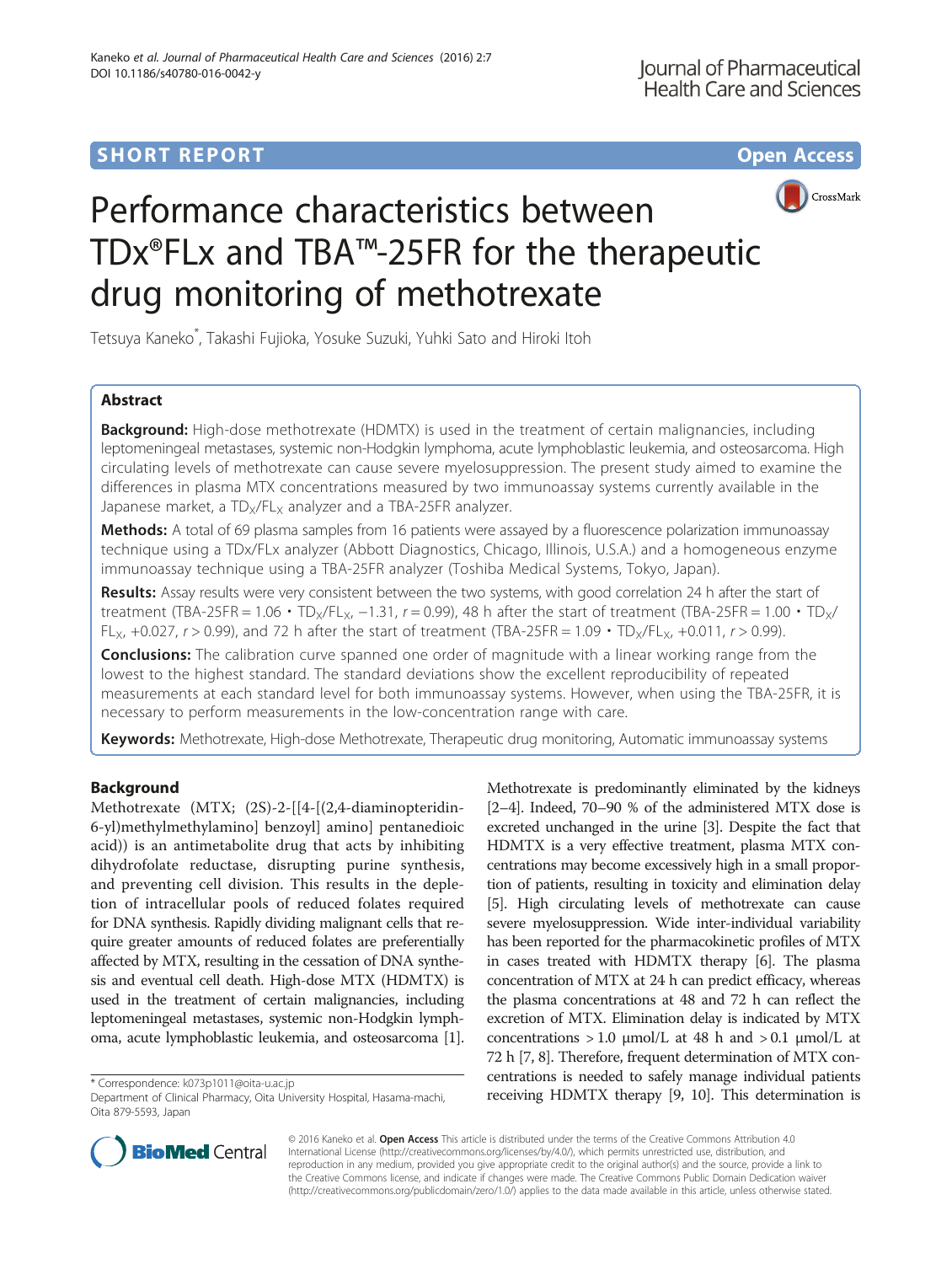<span id="page-1-0"></span>usually carried out by automated immunoassay because urgent analysis may be required. A  $TD_X/FL_X$  analyzer had been used but we were changed to TBA-25FR analyzer for discontinued measuring reagent for use in a  $TD_X/FL_X$  analyzer. There is a possibility that results of blood concentrations in same sample measured by the different assay systems may differ by those measurement equipment. However, information about the correlation of the measured values of MTX between  $TD_X/FL_X$  analyzer and TBA-25FR analyzer is small.

The present study aimed to examine differences in plasma MTX concentrations measured by two immunoassay systems currently available in the Japanese market. We compared the plasma MTX concentrations measured by a  $TD_x/FL_x$  analyzer and a TBA-25FR analyzer.

## **Methods**

#### Patients

Medical records were reviewed to identify hospitalized Japanese patients treated with methotrexate at Oita University Hospital between May 2013 and December 2013. Patients who received HDMTX therapy for certain malignancies including leptomeningeal metastases, systemic non-Hodgkin lymphoma, acute lymphoblastic leukemia, and osteosarcoma were included. This study was approved by the Ethics Committee of Oita University. Since blood samples were collected for therapeutic drug monitoring and laboratory testing as part of routine patient care, written informed consent was not necessary.

#### Automatic immunoassay systems

The plasma MTX concentrations were determined by a fluorescence polarization immunoassay technique using a  $TD_X/FL_X$  analyzer (Abbott Diagnostics, Chicago, Illinois, U.S.A.) and a homogeneous enzyme immunoassay technique using a TBA-25FR analyzer (Toshiba Medical Systems, Tokyo, Japan). For the measurement of the a TDX/FLX analyzer and a TBA-25FR analyzer we were using the TDx-Methotrexate Dynapac. II (Abbott Diagnostics, Chicago, Illinois, U.S.A. Lot No.: 35351 M500) and Nanopia eTDM Methotrexate (SEKISUI MEDICAL CO., LTD. Tokyo, Japan. Lot No.: 804REL). Assays were performed at Oita University Hospital according to manufacturer instructions.

### Measurement of plasma methotrexate concentrations

Plasma MTX concentrations were measured by  $TD_X/FL_X$ and TBA-25FR at 24, 48, and 72 h after the start of treatment. According to manufacturer's information for the  $TD_X/FL_X$  analyzer, the lower limit of quantification of the assay is 0.02 μmol/L. Blood samples exceeding the upper limit of the calibration range (0.00–1.00 μmol/L) were diluted according to the manufacturer's protocol. According

to manufacturer's information for the TDx-Methotrexate Dynapac. II, the intra- and inter-day accuracy were lower than 115 % at the 0.07, 0.40, 0.80, 5, 50 and 500 μmol/L concentration. And coefficient of variation values were less than 15 %. According to manufacturer's information for the TBA-25FR analyzer, the lower limit of quantification of the assay was 0.04 μmol/L. Blood samples exceeding the upper limit of the calibration range  $(0.00-1.20 \mu mol/L)$ were diluted according to the manufacturer's protocol. According to manufacturer's information for the Nanopia eTDM Methotrexate, the intra- and inter-day accuracy were lower than 115 % at the 0.00, 0.05, 0.15, 0.25, 0.50 and 1.20 μmol/L concentration. And coefficient of variation values were less than 15 %.

## Comparisons between the same samples

They were evaluated for accuracy intra-day, inter-day and interobserver using the same sample. We used 0.07 (CONTROL Low), 0.4 (CONTROL Middle) and 0.8 (CONTROL High) μmol/L of The Methotrexate II Controls (Abbott, Lot 37001 M100) as spiked MTX concentration. This study performed according to the FDA or the PMDA guidance for bioanalytical method validation.

## Findings

#### Results

A total of 16 patients (12 men and 4 women) were included in the study. Their median (range) age was 32 (8– 73) years and mean body weight was 50.8 (26.6–75.6) kg

| Table 1 Patient characteristics and clinical laboratory data |
|--------------------------------------------------------------|
|                                                              |

| Age (years)          | $32(8-73)$             |
|----------------------|------------------------|
| Gender [male/female] | 12/4                   |
| Height (cm)          | 165 (124.4-178)        |
| Body weight (kg)     | 50.8 (26.6-75.6)       |
| <b>WBC</b>           | $5.8(1.3-22.5)$        |
| <b>RBC</b>           | $3.4(2.8-4.6)$         |
| <b>HGB</b>           | $10.6$ $(8.3 - 15.1)$  |
| <b>HCT</b>           | 31.6 (24.1–41.7)       |
| CRP (mg/dL)          | $0.20(0.02 - 1.85)$    |
| $Alb$ (g/dL)         | $3.8(2.7 - 4.5)$       |
| $TP$ (g/dL)          | $6.4(4.7 - 7.4)$       |
| T.Bil (mg/dL)        | $0.66$ $(0.19 - 1.74)$ |
| AST (IU/L)           | 28.2 (14.2-177.7)      |
| ALT (IU/L)           | 33.8 (12.5-198.4)      |
| <b>ALP</b>           | 322.0 (189.0-514.0)    |
| $Y$ -GTP             | 49.4 (11.1-222.8)      |
| BUN (mg/dL)          | 12.2 (2.9-30.6)        |
| SCr (mg/dL)          | $0.60(0.23 - 2.05)$    |
| CCr                  | 99.6 (43.5-219.1)      |

Data are expressed as median and interquartile range unless otherwise stated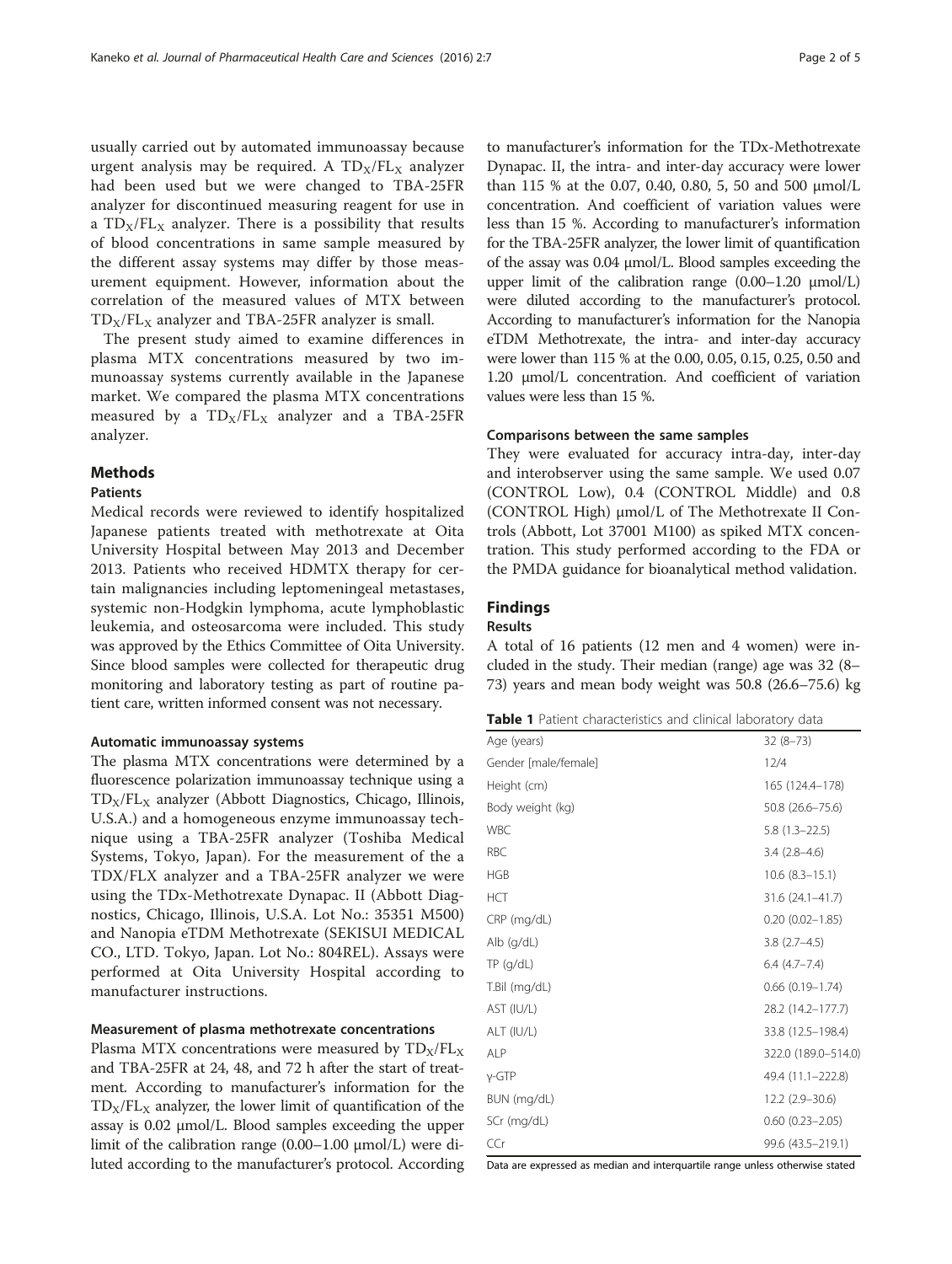<span id="page-2-0"></span>

two immunoassay systems, with good correlation total samples after the start of treatment (TBA-25FR = 1.05\*TD<sub>X</sub>/FL<sub>X</sub>, −0.29, r = 0.99; Fig. 1a), 24 h after the start of treatment (TBA-25FR = 1.06\*TD<sub>X</sub>/FL<sub>X</sub>, -1.31, r = 0.99; Fig. 1b), 48 h after the start of treatment (TBA-25FR = 1.00\*TD<sub>X</sub>/FL<sub>X</sub>, +0.027, r > 0.99; Fig. 1c), and 72 h after the start of treatment (TBA-25FR = 1.09\*TD<sub>X</sub>/FL<sub>X</sub>, +0.011, r > 0.99; Fig. 1d)

(Table [1\)](#page-1-0). The number of total samples were 69. The number of samples that were measured at each time point 24, 48, and 72 h after the start of treatment was 23, 18, 18. The number of samples measured at other than 24, 48, and 72 hours after the start of treatment was 10.

Assay results were very consistent between the two immunoassay systems, with good correlation total samples after the start of treatment (TBA-25FR =  $1.05*TD_x$ / FL<sub>X</sub>,  $-0.29$ ,  $r = 0.99$ ; Fig. 1a), 24 h after the start of treatment (TBA-25FR =  $1.06*T D_X/FL_X$ , -1.31,  $r = 0.99$ ;

| Table 2 Intra- and interday precision and accuracy |  |  |  |  |  |
|----------------------------------------------------|--|--|--|--|--|
|----------------------------------------------------|--|--|--|--|--|

| Intraday variation                               |                                                            |              |          |                                                            |              |        |
|--------------------------------------------------|------------------------------------------------------------|--------------|----------|------------------------------------------------------------|--------------|--------|
| Spiked MTX concentration<br>$(\mu \text{mol/L})$ | $TD_{x}/FL_{x}$                                            |              | TBA-25FR |                                                            |              |        |
|                                                  | Measured concentration<br>( $\mu$ mol/L) (mean $\pm$ S.D.) | Accuracy (%) | CV (%)   | Measured concentration<br>( $\mu$ mol/L) (mean $\pm$ S.D.) | Accuracy (%) | CV(% ) |
| 0.07                                             | $0.077 \pm 0.013$                                          | 110          | 16.3     | $0.096 \pm 0.011$                                          | 137.1        | 11.2   |
| 0.4                                              | $0.41 \pm 0.025$                                           | 102.5        | 6.2      | $0.41 \pm 0.016$                                           | 102.5        | 4.0    |
| 0.8                                              | $0.85 \pm 0.041$                                           | 106.3        | 4.9      | $0.92 \pm 0.040$                                           | 115          | 4.4    |
| Interday variation                               |                                                            |              |          |                                                            |              |        |
| Spiked MTX concentration                         | $TD_x/FL_x$                                                |              |          | TBA-25FR                                                   |              |        |
| $(\mu \text{mol/L})$                             | Measured concentration<br>( $\mu$ mol/L) (mean $\pm$ S.D.) | Accuracy (%) | CV (%)   | Measured concentration<br>( $\mu$ mol/L) (mean $\pm$ S.D.) | Accuracy (%) | CV(% ) |
| 0.07                                             | $0.073 \pm 0.010$                                          | 104.3        | 14.5     | $0.96 \pm 0.013$                                           | 137.1        | 13.1   |
| 0.4                                              | $0.41 \pm 0.018$                                           | 102.5        | 4.3      | $0.43 \pm 0.020$                                           | 107.5        | 4.6    |
| 0.8                                              | $0.83 \pm 0.045$                                           | 103.8        | 5.4      | $0.93 \pm 0.051$                                           | 116.3        | 5.4    |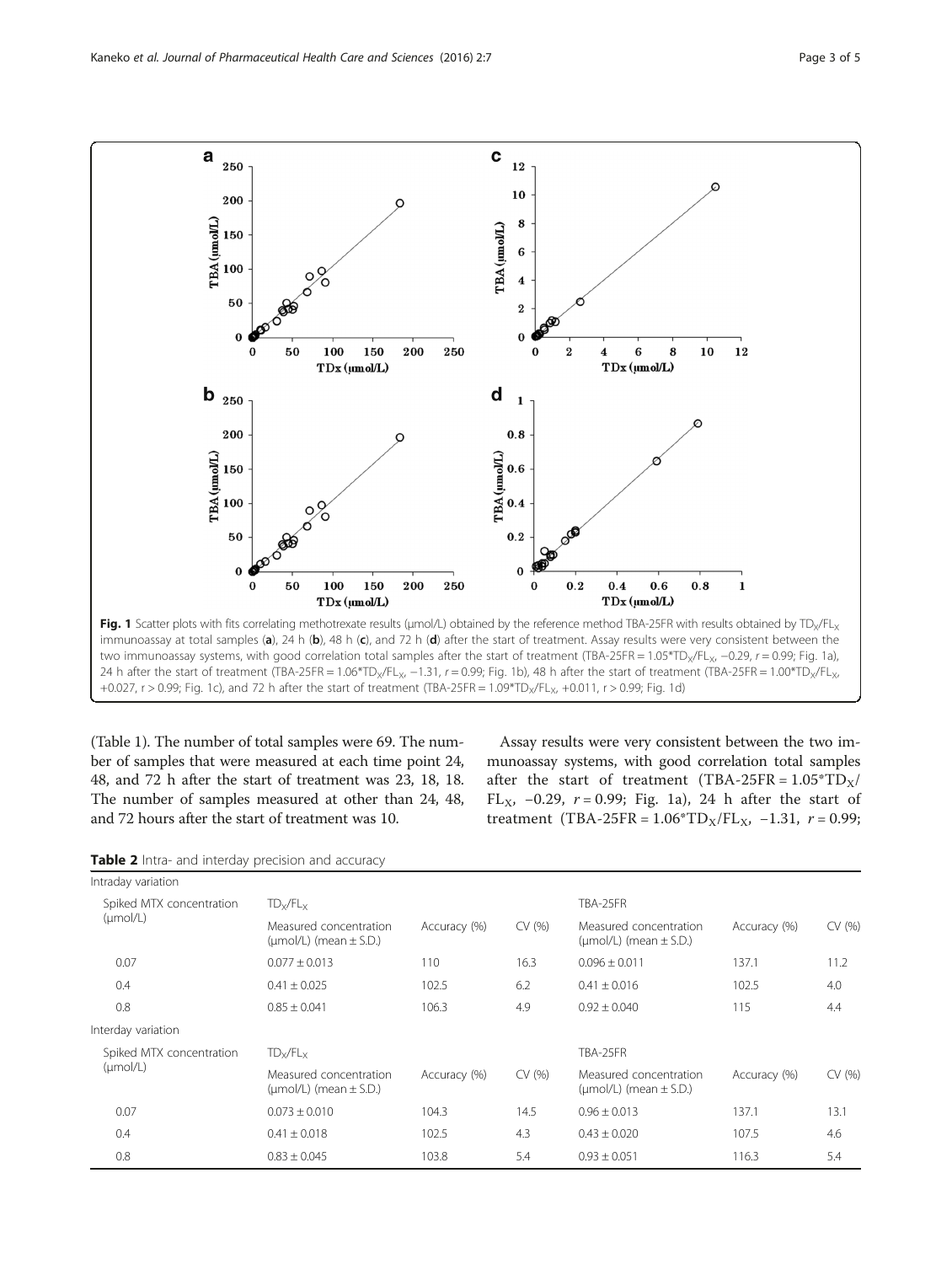| Interobsever $(n = 10)$                             |                                                            |              |          |                                                            |              |        |  |  |
|-----------------------------------------------------|------------------------------------------------------------|--------------|----------|------------------------------------------------------------|--------------|--------|--|--|
| Spiked MTX<br>concentration<br>$(\mu \text{mol/L})$ | $\text{TD}_\text{x}/\text{FL}_\text{x}$                    |              | TBA-25FR |                                                            |              |        |  |  |
|                                                     | Measured concentration<br>( $\mu$ mol/L) (mean $\pm$ S.D.) | Accuracy (%) | CV (%)   | Measured concentration<br>( $\mu$ mol/L) (mean $\pm$ S.D.) | Accuracy (%) | CV (%) |  |  |
| 0.07                                                | $0.067 + 0.005$                                            | 95.7         | 7.9      | $0.103 + 0.012$                                            | 147.1        | 11.6   |  |  |
| 0.4                                                 | $0.40 + 0.021$                                             | 100          | 5.3      | $0.43 + 0.021$                                             | 107.5        | 4.8    |  |  |
| 0.8                                                 | $0.80 \pm 0.052$                                           | 100          | 6.4      | $0.96 \pm 0.053$                                           | 120          | 5.5    |  |  |

<span id="page-3-0"></span>Table 3 Interobsever precision and accuracy

Fig. [1b\)](#page-2-0), 48 h after the start of treatment (TBA-25FR  $=$  $1.00*T D_X/FL_X$ , +0.027,  $r > 0.99$ ; Fig. [1c\)](#page-2-0), and 72 h after the start of treatment (TBA-25FR =  $1.09^* \text{T}D_x/FL_x$ , +0.011,  $r > 0.99$ ; Fig. [1d](#page-2-0)). The data for intra- and interday precision and accuracy are presented in Table [2](#page-2-0).

## **Discussion**

The time calibration curve showed excellent linearity, with correlation coefficients generally  $\geq 0.99$ . The calibration curve spanned one order of magnitude with a linear working range from the lowest to the highest standard. The standard deviations show the excellent reproducibility of repeated measurements at each standard level. Linear regression of correlation data revealed that the homogeneous enzyme immunoassay technique using a TBA-25FR analyzer produced positive bias compared with the fluorescence polarization immunoassay technique using a  $TD_y/FL_y$  analyzer.

In the low-concentration and high-concentration regions, the TBA-25FR showed less variation when compared to  $TD_X/FL_X$ , but the positive bias needs to be taken into consideration.

The coefficient of variation values were less than 15 % for the TBA-25FR. Results were reproducible, although intra- and inter day accuracy was higher than 130 % at the 0.07 μmol/L concentration. This slight change means that although the variation was low and results were reproducible, the 130 % accuracy at the 0.07 concentration is an indication of less accuracy at this concentration (or a positive bias, as mentioned above) (Table [2\)](#page-2-0). Interobserver precision and accuracy are result similar to the intra- and inter day accuracy (Table 3). Cause of the results it was thought to be due to the use of TDx's QC sample. Because I perform the examination of the accuracy intra-day, inter-day and interobserver in this study in TDx-Methotrexate Dynapac. II which is QC for TDx, it is expected that TDx turned out good in comparison with TBA. The need that I evaluated using a standard reagent from this result became clear. TBA-25FR methotrexate assays have inherent limitations at the 0.07 μmol/L and 0.8 μmol/L spiked MTX concentrations, giving higher measured concentrations compared to the  $TD_X/FL_X$ . At the 0.07  $\mu$ mol/L concentration, the accuracy of TBA-25FR immunoassay was lower than

immunoassay by  $TD_X/FL_X$ . The cause is thought to be that the TBA-25FR analyzer has a higher lower limit of quantification concentration than the  $TD_X/FL_X$ . Because an actual value becomes higher than a theoretical value in the vicinity of detection limit of 0.04 g/mL in A, in A, it is thought that it is with a high value than B in the low-concentrated neighborhood.

#### **Conclusions**

The TBA-25FR immunoassay system can play a valuable diagnostic role in patient care as a valuable adjunct to therapeutic and clinical treatment. It is able to distinguish underdosing from overdosing in HDMTX therapy. However, when using the TBA-25FR, it is necessary to perform measurements in the low-concentration range with care.

#### Competing interests

We have no competing interests with regard to our report.

#### Authors' contributions

We examined differences in plasma MTX concentrations measured by two immunoassay systems currently available in the Japanese market. The present study in the blood concentration measurement of MTX in clinical practice TBA suggested potentially useful as successor instrument of TDx. All authors read and approved the final manuscript.

#### Received: 25 August 2015 Accepted: 1 March 2016 Published online: 08 March 2016

#### References

- 1. Pui CH. Recent research advances in childhood acute lymphoblastic leukemia. J Formos Med Assoc. 2010;109:777–87.
- 2. Skärby T, Jönsson P, Hjorth L, Behrentz M, Björk O, Forestier E, et al. Highdose methotrexate: on the relationship of methotrexate elimination time vs renal function and serum methotrexate levels in 1164 courses in 264 Swedish children with acute lymphoblastic leukaemia (ALL). Cancer Chemother Pharmacol. 2003;51:311–20.
- 3. Pizzo PA, Poplack DG. Principles and practice of pediatric oncology. Philadelphia: Lippincott Williams & Wilkins; 2006.
- 4. Fukuhara K, Ikawa K, Morikawa N, Kumagai K. Population pharmacokinetics of high-dose methotrexate in Japanese adult patients with malignancies: a concurrent analysis of the serum and urine concentration data. J Clin Pharm Ther. 2008;33:677–84.
- 5. Rask C, Albertioni F, Bentzen SM, Schroeder H, Peterson C. Clinical and pharmacokinetic risk factors for high-dose methotrexate-induced toxicity in children with acute lymphoblastic leukemia—a logistic regression analysis. Acta Oncol. 1998;37:277–84.
- 6. Relling MV, Fairclough D, Ayers D, Crom WR, Rodman JH, Pui CH, et al. Patient characteristics associated with high-risk methotrexate concentrations and toxicity. J Clin Oncol. 1994;12:1667–72.